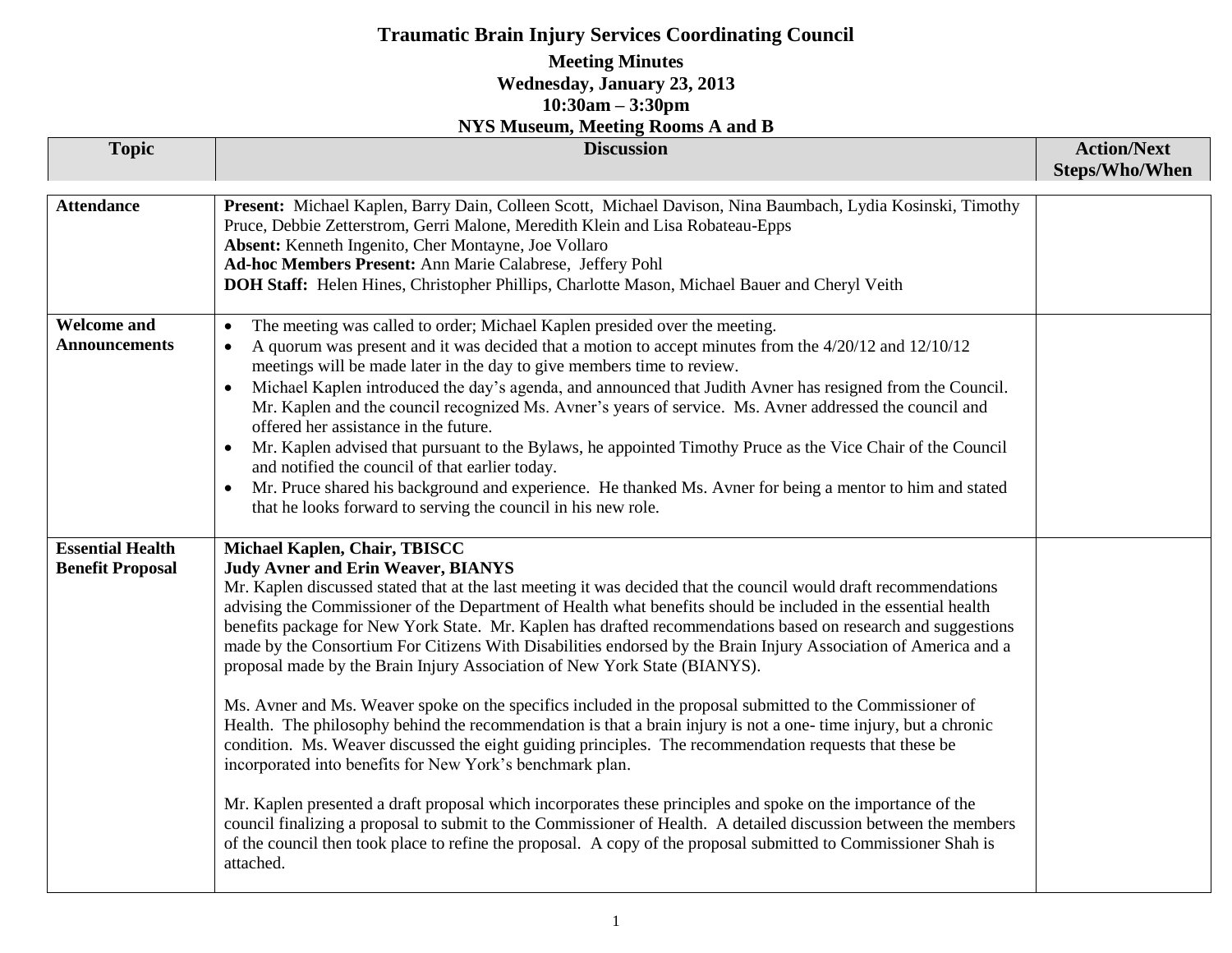# **Traumatic Brain Injury Services Coordinating Council**

#### **Meeting Minutes Wednesday, January 23, 2013 10:30am – 3:30pm**

#### **NYS Museum, Meeting Rooms A and B**

|                         | 18 IS MUSCUIN, MICCUNG KOOMS A ANG D                                                                                   |                       |
|-------------------------|------------------------------------------------------------------------------------------------------------------------|-----------------------|
| <b>Topic</b>            | <b>Discussion</b>                                                                                                      | <b>Action/Next</b>    |
|                         |                                                                                                                        | <b>Steps/Who/When</b> |
|                         |                                                                                                                        |                       |
| <b>State Agency</b>     | Office of Victim Services (OVS) - Ann Marie Calabrese                                                                  |                       |
| <b>Updates</b>          | Ms. Calabrese advised the Council that OVS has moved to the Alfred E. Smith Building at 80 South Swan Street.          |                       |
|                         |                                                                                                                        |                       |
|                         | Commission on the Quality of Care and Advocacy for Persons with Disabilities (CQC) – Colleen Scott                     |                       |
|                         | Ms. Scott advised that CQC remains CQC and remains in Schenectady. She states that the new Justice Center will         |                       |
|                         | be in Delmar, and that they are still in the process of becoming part of the newly created Justice Center. The         |                       |
|                         | Protection and Advocacy Programs (PA) and the Client Assistance Program (CAP) are also still in the process of         |                       |
|                         | being redesignated by the Governor's office. Ms. Scott states that she does not have a lot of additional information.  |                       |
|                         | <b>Department of Health (DOH) - Michael Bauer</b>                                                                      |                       |
|                         | Mr. Bauer is from the Bureau of Occupational Health and Injury Prevention. The bureau provides data and statistics     | http://www.health.ny  |
|                         | and produces brain injury prevention materials which are modeled after CDC material. Mr. Bauer advised that data       | .gov/prevention/injur |
|                         | and statistics and materials on sports concussion prevention, TBI prevention for parents, traffic safety, and links to | y_prevention/tbi.htm  |
|                         | other resources are available on the DOH web. The bureau is working on a PSA addressing safety of children sitting     | email:                |
|                         | in the backseat, and has a fact sheet for policy makers. He passed out materials and advised that the materials are    | mjb13@health.state.n  |
|                         | available on the website, and additional material may be ordered from that site. He states that he has worked closely  | y.us                  |
|                         | with BIANYS to provide data and collaborate on projects through the years.                                             |                       |
|                         |                                                                                                                        |                       |
|                         | Brain Injury Association of New York State (BIANYS) - Barry Dain                                                       |                       |
|                         | Mr. Dain advised the council that BIANYS is providing a webinar opportunity as part of the BIANYS Advocacy             |                       |
|                         | Series on 1/30/13 from 12:00 pm – 1:15 pm. The topic is So You Want to Be an Advocate: Federal Overview                |                       |
|                         | presented by Susan L. Vaughn, who consults with the Brain Injury Association of America.                               |                       |
|                         |                                                                                                                        |                       |
| <b>Protection and</b>   | <b>Christine Waters, Esq., Legal Services of Central New York</b>                                                      |                       |
| <b>Advocacy for</b>     |                                                                                                                        |                       |
| pesrons with            | Mr. Kaplen stated that he is hopes that the council can make a recommendation to the Commissioner of Health (or        |                       |
| <b>Traumatic Brain</b>  | the Governor's Office) with regard to the redesignation of the Protection and Advocacy programs.                       |                       |
| <b>Injury (PATBI)</b>   |                                                                                                                        |                       |
| <b>Program Services</b> | Ms. Waters states that she is the designated attorney for Protection and Advocacy for individuals with TBI (PATBI).    |                       |
| and Update              | She explained that Legal Services of Central New York is a contractor with CQC since 2005 and provides the             |                       |
|                         | PATBI program legal advice and services to individuals with TBI statewide. With the redesignation spoken of, there     |                       |
|                         | will be a separation of all the Protection and Advocacy programs from a state agency—they are currently                |                       |
|                         | administered by CQC. The determination as to where these programs will be located has not yet been made. At this       |                       |
|                         | point, it looks as if this is leaning toward Disability Advocates, Inc. (DAI), an independent, private, non-profit     |                       |
|                         | advocacy agency. Ms. Waters states that she feels that legal Services of Central New York does do it better, though    |                       |
|                         | one person cannot adequately represent the entire state. Ms. Water's agency is concerned that individuals may not      |                       |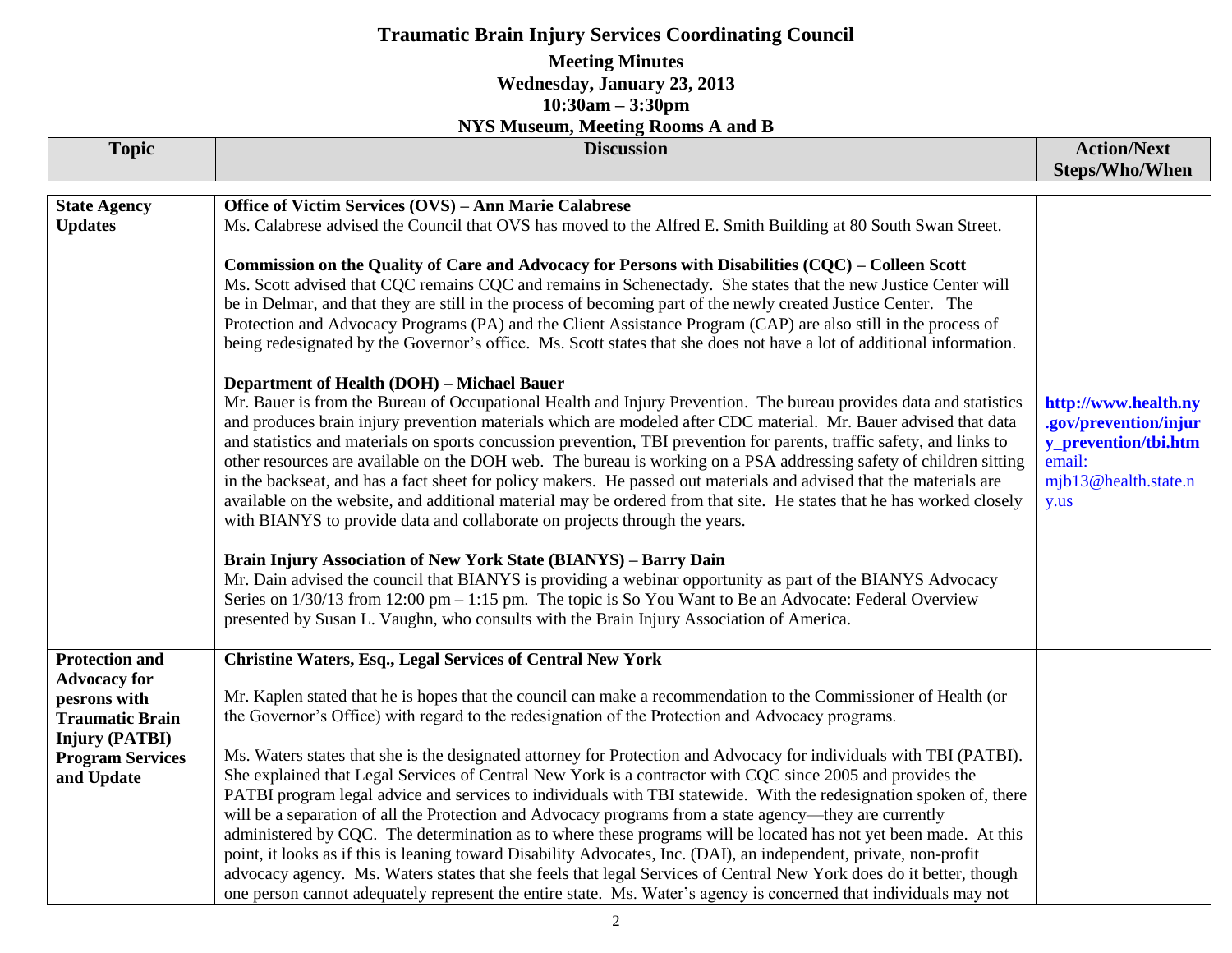# **Traumatic Brain Injury Services Coordinating Council**

### **Meeting Minutes Wednesday, January 23, 2013 10:30am – 3:30pm**

| <b>NYS Museum, Meeting Rooms A and B</b>                                                    |                                                                                                                                                                                                                                                                                                                                                                                                                                                                                                                                                                                                                                                                                                                                                                                                                                                                                                                                                                                                                                                                                                                                                                                                                                                                                                                                                                 |                                                         |  |  |
|---------------------------------------------------------------------------------------------|-----------------------------------------------------------------------------------------------------------------------------------------------------------------------------------------------------------------------------------------------------------------------------------------------------------------------------------------------------------------------------------------------------------------------------------------------------------------------------------------------------------------------------------------------------------------------------------------------------------------------------------------------------------------------------------------------------------------------------------------------------------------------------------------------------------------------------------------------------------------------------------------------------------------------------------------------------------------------------------------------------------------------------------------------------------------------------------------------------------------------------------------------------------------------------------------------------------------------------------------------------------------------------------------------------------------------------------------------------------------|---------------------------------------------------------|--|--|
| <b>Topic</b>                                                                                | <b>Discussion</b>                                                                                                                                                                                                                                                                                                                                                                                                                                                                                                                                                                                                                                                                                                                                                                                                                                                                                                                                                                                                                                                                                                                                                                                                                                                                                                                                               | <b>Action/Next</b><br><b>Steps/Who/When</b>             |  |  |
|                                                                                             | be represented under DAI. Major concern is that there will be a Protection and Advocacy program going forward,<br>and that it be better funded.<br>Mr. Kaplen states that he will discuss further with Ms. Scott and address further at the next meeting. A discussion<br>continued as to how address concerns that the program continue—perhaps working with BIANYS, or through copy<br>to Governor's office.                                                                                                                                                                                                                                                                                                                                                                                                                                                                                                                                                                                                                                                                                                                                                                                                                                                                                                                                                  |                                                         |  |  |
| <b>Review of minutes</b><br>4/20/12 and 12/10/12                                            | Ms. Baumbach, OPWDD and Ms. Scott, CQC, indicated that they have minor revisions to the 12/10/12 minutes.<br>Those were noted. Mr. Kaplen made a motion to approve with modifications. All in favor. Mr. Kaplen made a<br>motion to approve the 4/20/12 minutes. All in favor. Minutes were accepted.                                                                                                                                                                                                                                                                                                                                                                                                                                                                                                                                                                                                                                                                                                                                                                                                                                                                                                                                                                                                                                                           | <b>Final minutes e-</b><br>mailed to members<br>1/31/13 |  |  |
| 2013<br>Planning/Agenda<br><b>Setting: Council</b><br><b>Bylaws</b> and<br><b>Elections</b> | Mr. Kaplen discussed the charge and work of the council during his tenure—successes and failures. He spoke of a<br>TBI report done 20 years ago, and observed that the state of brain injury today seems much the same. He stated that<br>he does not believe that this is the fault of the council. He further discussed the role of the council as well as the role<br>of DOH.<br>Mr. Kaplen stated that DOH has asked the council to look at revisions to the bylaws advanced by DOH. He stated<br>that some of the proposed revisions make sense and some do not. He asked if there should be a committee<br>established to work on a revision to the bylaws. There was consensus among members that they would like to work<br>on bylaw revisions in the same way that they worked on the essential health benefit recommendations during the<br>morning session. They felt that they successfully accomplished working together to finalize the document.<br>The discussion continued among members of the council in terms of observations, accomplishments and frustrations.<br>The consensus is that everyone is there to do good work to improve the lives of those with brain injuries. Mr.<br>Kaplen states that he wants to put all recommendations discussed today together and share with the council in order<br>to map the road going forward. | <b>Discussion</b><br>documents provided                 |  |  |
| <b>Public Commment</b>                                                                      | <b>Brent Feuz, Brain Injury Survivor</b><br>Mr. Feuz states that he is a brain injury survivor and a former professional firefighter. He states that he has created a<br>protocol to identify and treat brain injury. He states that he has brought this protocol to DOH (Commissioner and<br>Helen Hines). He states that as a paramedic there was a protocol for everything and so he developed a<br>comprehensive protocol to help brain injured people navigate the system to get the services they need to recover.<br>Mr. Feuz offered to present the protocol to the council and agreed to share the protocol with the council.<br><b>Christine Alverez-Ross, All Metro Health Care</b><br>Ms. Ross states that she is a provider of NHTD and TBI waiver services. She states that in relation to MRT the                                                                                                                                                                                                                                                                                                                                                                                                                                                                                                                                                |                                                         |  |  |